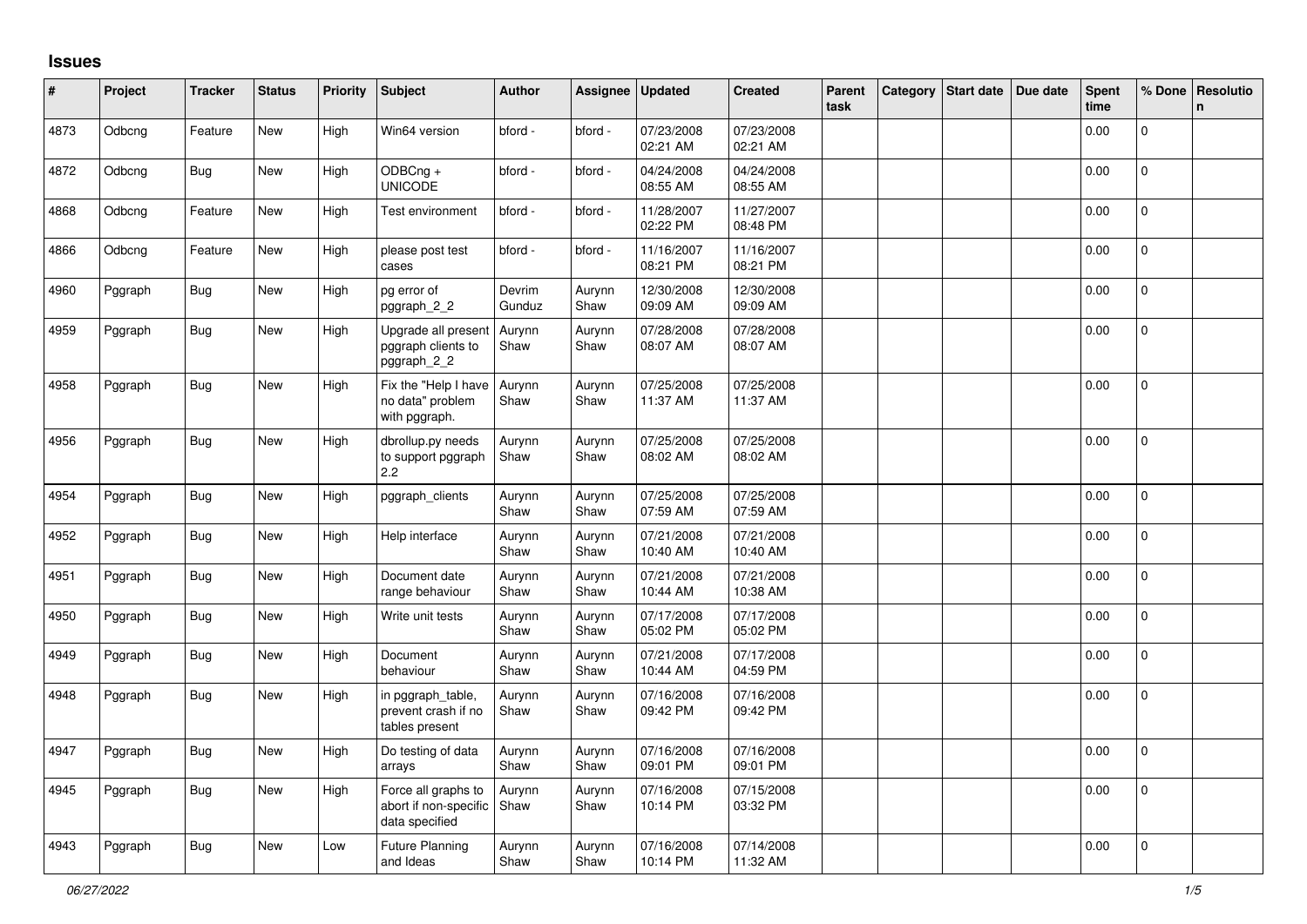| #    | Project   | <b>Tracker</b> | <b>Status</b>     | <b>Priority</b> | <b>Subject</b>                                                               | <b>Author</b>                   | <b>Assignee</b>   | <b>Updated</b>         | <b>Created</b>         | Parent<br>task | Category | Start date   Due date | Spent<br>time | % Done              | Resolutio<br>n |
|------|-----------|----------------|-------------------|-----------------|------------------------------------------------------------------------------|---------------------------------|-------------------|------------------------|------------------------|----------------|----------|-----------------------|---------------|---------------------|----------------|
| 4940 | Pggraph   | <b>Bug</b>     | New               | High            | Remove prefixes                                                              | Aurynn<br>Shaw                  | Aurynn<br>Shaw    | 07/14/2008<br>11:05 AM | 07/14/2008<br>11:05 AM |                |          |                       | 0.00          | 0                   |                |
| 4937 | Pggraph   | Bug            | New               | High            | Modification of DB<br>Client code for date<br>ranges                         | Aurynn<br>Shaw                  | Aurynn<br>Shaw    | 07/16/2008<br>10:14 PM | 07/14/2008<br>10:45 AM |                |          |                       | 0.00          | 0                   |                |
| 4936 | Pggraph   | <b>Bug</b>     | New               | High            | Modify averaging<br>functions                                                | Aurynn<br>Shaw                  | Aurynn<br>Shaw    | 07/14/2008<br>10:12 AM | 07/14/2008<br>10:11 AM |                |          |                       | 0.00          | $\mathbf 0$         |                |
| 4933 | Pggraph   | Feature        | New               | Normal          | Feature requests,<br>pggraph                                                 | Aurynn<br>Shaw                  | Aurynn<br>Shaw    | 03/12/2008<br>12:44 PM | 03/12/2008<br>12:44 PM |                |          |                       | 0.00          | 0                   |                |
| 4932 | Pggraph   | Feature        | New               | Normal          | Have pggraph<br>directly access Wiki<br>passwords                            | Aurynn<br>Shaw                  | Aurynn<br>Shaw    | 12/31/2007<br>10:28 AM | 12/31/2007<br>10:28 AM |                |          |                       | 0.00          | 0                   |                |
| 4931 | Pggraph   | Feature        | New               | Normal          | Develop a nagios<br>plugin for pggraph<br>checks                             | Devrim<br>Gunduz                | Aurynn<br>Shaw    | 12/18/2007<br>07:24 PM | 12/18/2007<br>07:24 PM |                |          |                       | 0.00          | $\mathbf 0$         |                |
| 4926 | Pggraph   | Feature        | New               | Normal          | insert/update/delete   bford -                                               |                                 | Aurynn<br>Shaw    | 12/26/2007<br>12:26 PM | 08/20/2007<br>04:15 PM |                |          |                       | 0.00          | 0                   |                |
| 4925 | Pggraph   | Feature        | New               | Normal          | Allow graphing<br>specific intervals                                         | Darcy<br>Buskermole<br>n        | Aurynn<br>Shaw    | 10/16/2007<br>10:28 AM | 07/03/2007<br>08:28 AM |                |          |                       | 0.00          | 0                   |                |
| 4915 | Pggraph   | Feature        | In<br>Progress    | Normal          | insert_time should<br>be timestamptz                                         | Darcy<br><b>Buskermole</b><br>n | Aurynn<br>Shaw    | 10/16/2007<br>09:45 AM | 03/21/2007<br>06:35 AM |                |          |                       | 0.00          | 0                   |                |
| 4914 | Pggraph   | Feature        | In<br>Progress    | Normal          | customer feedback                                                            | bford -                         | Aurynn<br>Shaw    | 08/20/2007<br>02:37 PM | 03/19/2007<br>08:54 PM |                |          |                       | 0.00          | 0                   |                |
| 4908 | Pggraph   | Feature        | In<br>Progress    | Normal          | Table statistics<br>tablename                                                | bford -                         | Aurynn<br>Shaw    | 08/20/2007<br>02:35 PM | 01/07/2007<br>07:26 PM |                |          |                       | 0.00          | $\overline{0}$      |                |
| 4901 | Pggraph   | Feature        | New               | High            | pggraph_table<br>doesn't list tables                                         | bford -                         | Aurynn<br>Shaw    | 12/30/2008<br>01:56 PM | 12/29/2006<br>05:18 PM |                |          |                       | 0.00          | 0                   |                |
| 4890 | Pggraph   | Feature        | In<br>Progress    | Normal          | new report(s)                                                                | Darcy<br>Buskermole<br>n        | Aurynn<br>Shaw    | 10/16/2007<br>10:20 AM | 09/25/2006<br>10:36 PM |                |          |                       | 0.00          | 0                   |                |
| 5328 | pitrtools | <b>Bug</b>     | New               | High            | threaded_rsync.py:<br>--delete-excluded<br>causes all files to<br>be deleted | Eric<br>Worden                  |                   | 01/17/2017<br>10:48 AM | 01/17/2017<br>10:48 AM |                |          | 01/17/201             | 0.00          | 0                   |                |
| 5315 | pitrtools | Feature        | New               | Normal          | cmd_standby: Data<br>Directory vs.<br>Configuration<br>Directory?            | Michael<br>Vitale               | Michael<br>Vitale | 05/14/2015<br>03:57 PM | 05/14/2015<br>03:57 PM |                |          | 05/14/201<br>5        | 0.00          | $\mathbf{0}$        |                |
| 5306 | pitrtools | Feature        | Feedback   Normal |                 | Reimplementation<br>of queue                                                 | Joshua A.<br>Drake              | Joshua<br>Drake   | 11/13/2014<br>10:12 AM | 05/13/2014<br>12:58 PM |                |          | 05/13/201<br>4        | 0.00          | $\mathsf{O}\xspace$ |                |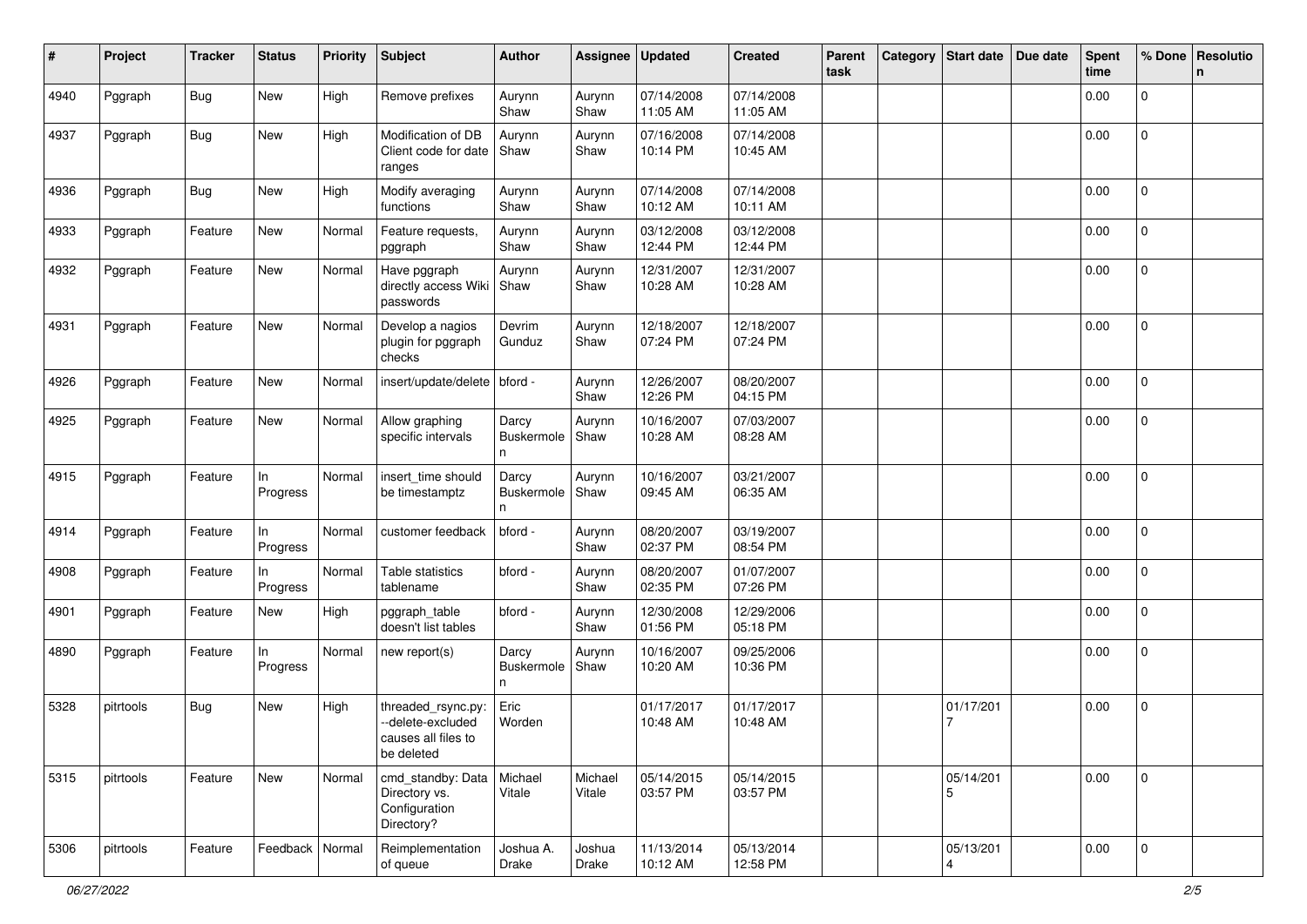| ∦    | Project   | <b>Tracker</b>  | <b>Status</b>  | <b>Priority</b> | <b>Subject</b>                                                                                               | <b>Author</b>          | Assignee          | <b>Updated</b>         | <b>Created</b>         | Parent<br>task | Category | <b>Start date</b>           | Due date                      | Spent<br>time | % Done         | Resolutio<br>$\mathbf n$ |
|------|-----------|-----------------|----------------|-----------------|--------------------------------------------------------------------------------------------------------------|------------------------|-------------------|------------------------|------------------------|----------------|----------|-----------------------------|-------------------------------|---------------|----------------|--------------------------|
| 5265 | pitrtools | Feature         | New            | Normal          | Avoid the need to<br>manually edit<br>postgresgl.conf<br>files                                               | Alexey<br>Klyukin      | Alexey<br>Klyukin | 05/22/2013<br>05:40 AM | 09/17/2012<br>04:13 AM |                |          | 09/17/201<br>$\overline{c}$ | 09/30/201<br>$\boldsymbol{2}$ | 0.00          | $\Omega$       |                          |
| 5263 | pitrtools | Discussio<br>n. | New            | Normal          | PITRTools ini<br>configuration files<br>are too complex                                                      | Alexey<br>Klyukin      | Alexey<br>Klyukin | 05/22/2013<br>05:41 AM | 09/17/2012<br>04:03 AM |                |          | 09/17/201<br>$\overline{c}$ | 09/30/201<br>2                | 0.00          | $\Omega$       |                          |
| 5350 | PL/php    | <b>Bug</b>      | <b>New</b>     | Normal          | Fwd: Telcel red                                                                                              | briana26c -            |                   | 11/09/2018<br>09:47 PM | 11/09/2018<br>09:47 PM |                |          |                             |                               | 0.00          | $\overline{0}$ |                          |
| 5349 | PL/php    | Bug             | <b>New</b>     | Normal          | Telcel red                                                                                                   | briana26c -            |                   | 11/04/2018<br>11:06 AM | 11/04/2018<br>11:06 AM |                |          |                             |                               | 0.00          | 0              |                          |
| 5260 | PL/php    | Bug             | New            | High            | The function could<br>not return varchar<br>string -- When<br>there is function<br>definition in<br>includes | anthony<br>chen        |                   | 11/04/2011<br>08:57 AM | 11/02/2011<br>11:16 PM |                |          | 11/02/201                   | 11/11/201                     | 0.00          | $\overline{0}$ |                          |
| 5259 | PL/php    | Feature         | New            | Normal          | Add support for<br>anonymous DO<br>blocks.                                                                   | Alexey<br>Klyukin      |                   | 05/27/2011<br>05:52 AM | 05/27/2011<br>05:52 AM |                |          | 05/27/201                   |                               | 0.00          | 0              |                          |
| 5258 | PL/php    | Bug             | <b>New</b>     | Normal          | Get rid of the<br>trusted PL/PHP                                                                             | Alexey<br>Klyukin      |                   | 05/27/2011<br>05:43 AM | 05/27/2011<br>05:43 AM |                |          | 05/27/201                   |                               | 0.00          | 0              |                          |
| 5256 | PL/php    | Discussio<br>n. | New            | Normal          | Creating a PL/php<br>distribution                                                                            | Joshua<br><b>Drake</b> |                   | 05/26/2011<br>01:44 PM | 05/21/2011<br>06:36 PM |                |          | 05/21/201                   |                               | 0.00          | 0              |                          |
| 5255 | PL/php    | Bug             | New            | Normal          | support<br><b>TRUNCATE</b><br>triggers                                                                       | Álvaro<br>Herrera      |                   | 05/21/2011<br>04:29 PM | 05/21/2011<br>04:29 PM |                |          | 05/21/201                   |                               | 0.00          | 0              |                          |
| 5236 | PL/php    | Feature         | <b>New</b>     | Normal          | pg_raise to PHP<br>Object                                                                                    | Moisés P.<br>Sena      |                   | 07/29/2010<br>11:08 AM | 07/29/2010<br>11:07 AM |                |          | 07/29/201<br>$\Omega$       |                               | 0.00          | $\overline{0}$ |                          |
| 5235 | PL/php    | Feature         | New            | Normal          | SPI Object and not<br>function                                                                               | Moisés P.<br>Sena      |                   | 07/29/2010<br>10:48 AM | 07/29/2010<br>10:48 AM |                |          | 07/29/201<br>$\Omega$       |                               | 0.00          | $\mathbf 0$    |                          |
| 5225 | PL/php    | Bug             | <b>New</b>     | Normal          | Unable to build<br>PL/php on OS X<br>(PHP 5.3)                                                               | Alexey<br>Klyukin      | Alexey<br>Klyukin | 05/27/2011<br>05:05 AM | 06/29/2010<br>05:25 AM |                |          | 06/29/201<br>0              |                               | 0.00          | $\overline{0}$ |                          |
| 4984 | PL/php    | Feature         | In<br>Progress | Normal          | Composite Type<br>Argument as table                                                                          | bford -                |                   | 05/21/2011<br>04:50 PM | 12/15/2005<br>03:38 AM |                |          |                             |                               | 0.00          | $\mathbf 0$    |                          |
| 4979 | PL/php    | Feature         | In<br>Progress | Normal          | Add support for<br>IN/OUT parameters                                                                         | Álvaro<br>Herrera      | Alexey<br>Klyukin | 09/14/2011<br>11:21 AM | 12/05/2005<br>07:37 AM |                |          |                             | 09/13/201                     | 0.00          | 0              |                          |
| 4972 | PL/php    | <b>Bug</b>      | In<br>Progress | Normal          | array PHP <-> Pg<br>conversion is<br>broken                                                                  | Álvaro<br>Herrera      |                   | 05/21/2011<br>04:50 PM | 11/23/2005<br>11:48 AM |                |          |                             |                               | 0.00          | $\Omega$       |                          |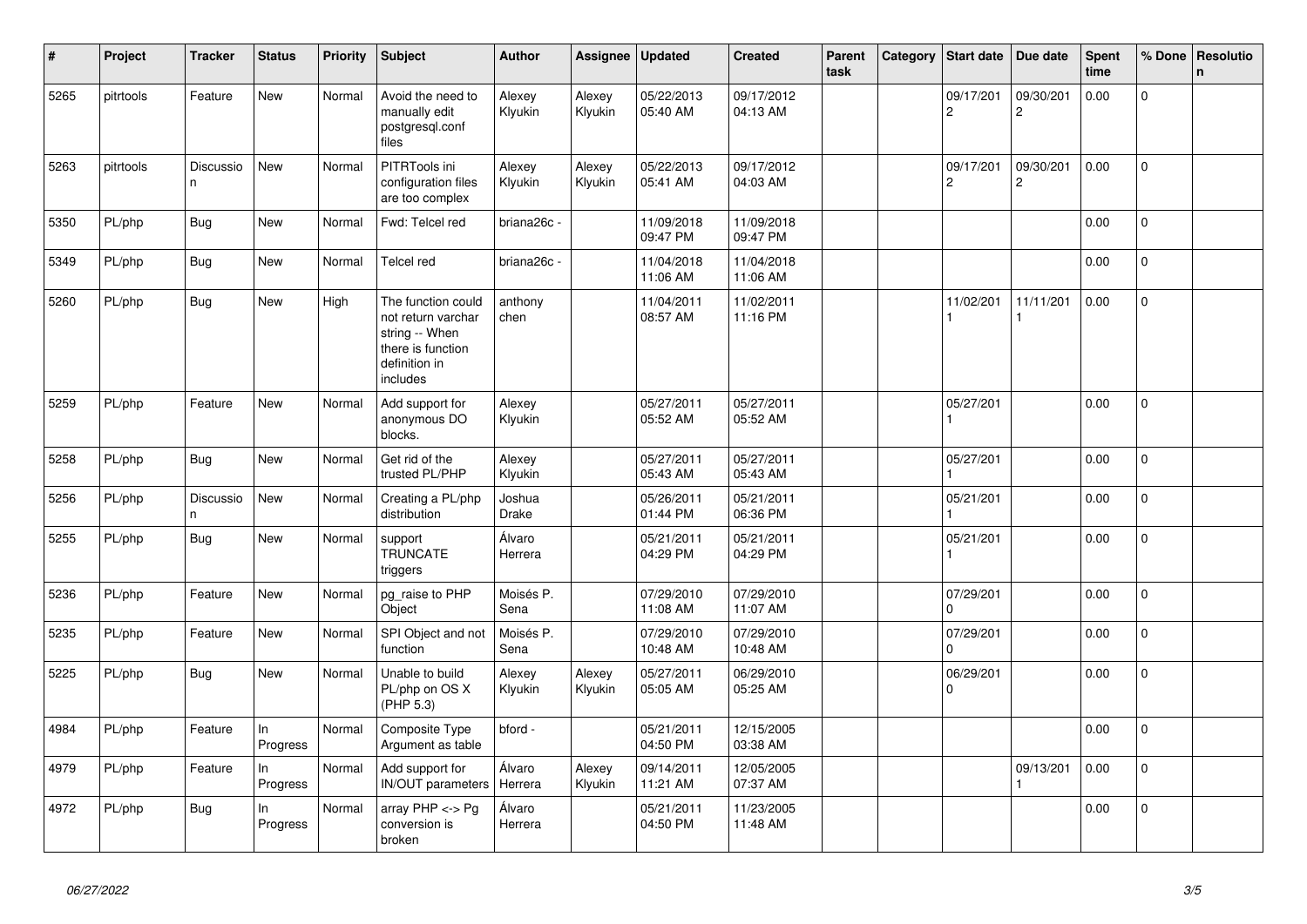| $\sharp$ | Project             | <b>Tracker</b> | <b>Status</b>  | <b>Priority</b> | <b>Subject</b>                                          | <b>Author</b>                    | Assignee         | <b>Updated</b>         | <b>Created</b>         | <b>Parent</b><br>task | Category | <b>Start date</b> | Due date  | <b>Spent</b><br>time | % Done         | Resolutio<br>$\mathsf{n}$ |
|----------|---------------------|----------------|----------------|-----------------|---------------------------------------------------------|----------------------------------|------------------|------------------------|------------------------|-----------------------|----------|-------------------|-----------|----------------------|----------------|---------------------------|
| 4967     | PL/php              | Feature        | ln<br>Progress | Normal          | Redesign memory<br>handling                             | Álvaro<br>Herrera                |                  | 05/21/2011<br>04:50 PM | 11/16/2005<br>05:31 PM |                       |          |                   |           | 0.00                 | $\mathbf 0$    |                           |
| 5345     | postgres_fdw        | <b>Bug</b>     | <b>New</b>     | Normal          | Follow-up                                               | Karen<br>Edwards                 |                  | 11/28/2017<br>03:16 PM | 11/28/2017<br>03:16 PM |                       |          |                   |           | 0.00                 | $\mathsf{O}$   |                           |
| 5326     | postgres_fdw        | <b>Bug</b>     | <b>New</b>     | Normal          | Ubuntu Users<br>Email List                              | Melony<br>Scheid                 |                  | 11/15/2016<br>07:03 AM | 11/15/2016<br>07:03 AM |                       |          |                   |           | 0.00                 | $\overline{0}$ |                           |
| 5318     | postgres_fdw        | Bug            | New            | Normal          | C-Level, VP-Level,<br>Directors and<br>Manager Contacts | Tatum Lau                        |                  | 06/08/2016<br>07:52 AM | 06/08/2016<br>07:52 AM |                       |          |                   |           | 0.00                 | $\Omega$       |                           |
| 5317     | postgres_fdw        | Bug            | <b>New</b>     | Normal          | Jonie Bittenbender                                      | Jonie<br><b>Bittenbende</b><br>r |                  | 01/26/2016<br>10:56 PM | 01/26/2016<br>10:56 PM |                       |          |                   |           | 0.00                 | $\Omega$       |                           |
| 5316     | postgres fdw        | <b>Bug</b>     | <b>New</b>     | Normal          | (no subject)                                            | Julieta<br>Clubb                 |                  | 01/18/2016<br>04:11 AM | 01/18/2016<br>04:11 AM |                       |          |                   |           | 0.00                 | 0              |                           |
| 5312     | postgres_fdw        | <b>Bug</b>     | <b>New</b>     | Normal          | AutoDesk Users                                          | Kina<br>Lawrence                 |                  | 03/09/2015<br>07:36 AM | 03/09/2015<br>07:36 AM |                       |          |                   |           | 0.00                 | $\Omega$       |                           |
| 5303     | postgres_fdw        | <b>Bug</b>     | New            | Normal          | [SPAM] Good<br>shoes good prices                        | Alvherre -                       |                  | 05/11/2014<br>09:24 AM | 05/11/2014<br>09:24 AM |                       |          |                   |           | 0.00                 | $\mathbf 0$    |                           |
| 5301     | postgres fdw        | Bug            | New            | Normal          | My husband loves<br>Jacob & Co                          | Postgres<br>fdw                  |                  | 05/08/2014<br>03:17 AM | 05/08/2014<br>03:17 AM |                       |          |                   |           | 0.00                 | 0              |                           |
| 5292     | postgres fdw        | Bug            | <b>New</b>     | Normal          | [SPAM] Good<br>shoes good prices                        | Ladyregina                       |                  | 04/11/2014<br>02:06 PM | 04/11/2014<br>02:06 PM |                       |          |                   |           | 0.00                 | $\Omega$       |                           |
| 5291     | postgres fdw        | <b>Bug</b>     | <b>New</b>     | Normal          | Great watches at<br>cut-prices                          | Jkawasaki -                      |                  | 04/11/2014<br>07:30 AM | 04/11/2014<br>07:30 AM |                       |          |                   |           | 0.00                 | $\Omega$       |                           |
| 5257     | postgres.js         | Support        | New            | Normal          | method to catch<br>error on<br>connection?              | <b>Rick</b><br>Harding           |                  | 05/26/2011<br>09:15 AM | 05/26/2011<br>09:15 AM |                       |          | 05/26/201         |           | 0.00                 | 0              |                           |
| 5340     | postgresql-sn<br>ap | Task           | <b>New</b>     | Normal          | Change package<br>name                                  | Ivan<br>Lezhnjov                 | Ivan<br>Lezhnjov | 08/02/2017<br>11:44 PM | 08/02/2017<br>11:44 PM |                       |          | 08/02/201         | 08/04/201 | 0.00                 | $\mathbf 0$    |                           |
| 5339     | postgresql-sn<br>ap | Task           | <b>New</b>     | Normal          | Explore tracks<br>feature                               | Ivan<br>Lezhnjov                 | Ivan<br>Lezhnjov | 06/09/2017<br>03:47 AM | 06/09/2017<br>03:47 AM |                       |          | 06/09/201         | 06/16/201 | 0.00                 | $\mathbf{0}$   |                           |
| 5331     | postgresql-sn<br>ap | <b>Bug</b>     | <b>New</b>     | Normal          | PgBackRest                                              | Joshua<br><b>Drake</b>           |                  | 02/10/2017<br>09:56 AM | 02/10/2017<br>09:56 AM |                       |          |                   |           | 0.00                 | $\Omega$       |                           |
| 5321     | postgresql-sn<br>ap | Task           | New            | Normal          | Make postgres a<br>systemd daemon                       | Ivan<br>Lezhnjov                 |                  | 10/28/2016<br>06:34 AM | 10/28/2016<br>06:34 AM |                       |          | 10/28/201<br>6    |           | 0.00                 | $\mathbf 0$    |                           |
| 5000     | Simpycity           | Bug            | New            | Urgent          | <b>Automatic Rollback</b><br>Fix.                       | Lacey<br>Powers                  | Aurynn<br>Shaw   | 04/29/2009<br>11:22 AM | 04/29/2009<br>11:22 AM |                       |          |                   |           | 0.00                 | $\overline{0}$ |                           |
| 4993     | Simpycity           | Bug            | New            | High            | Finish docs                                             | Aurynn<br>Shaw                   | Aurynn<br>Shaw   | 11/25/2008<br>11:31 AM | 11/25/2008<br>11:31 AM |                       |          |                   |           | 0.00                 | 0              |                           |